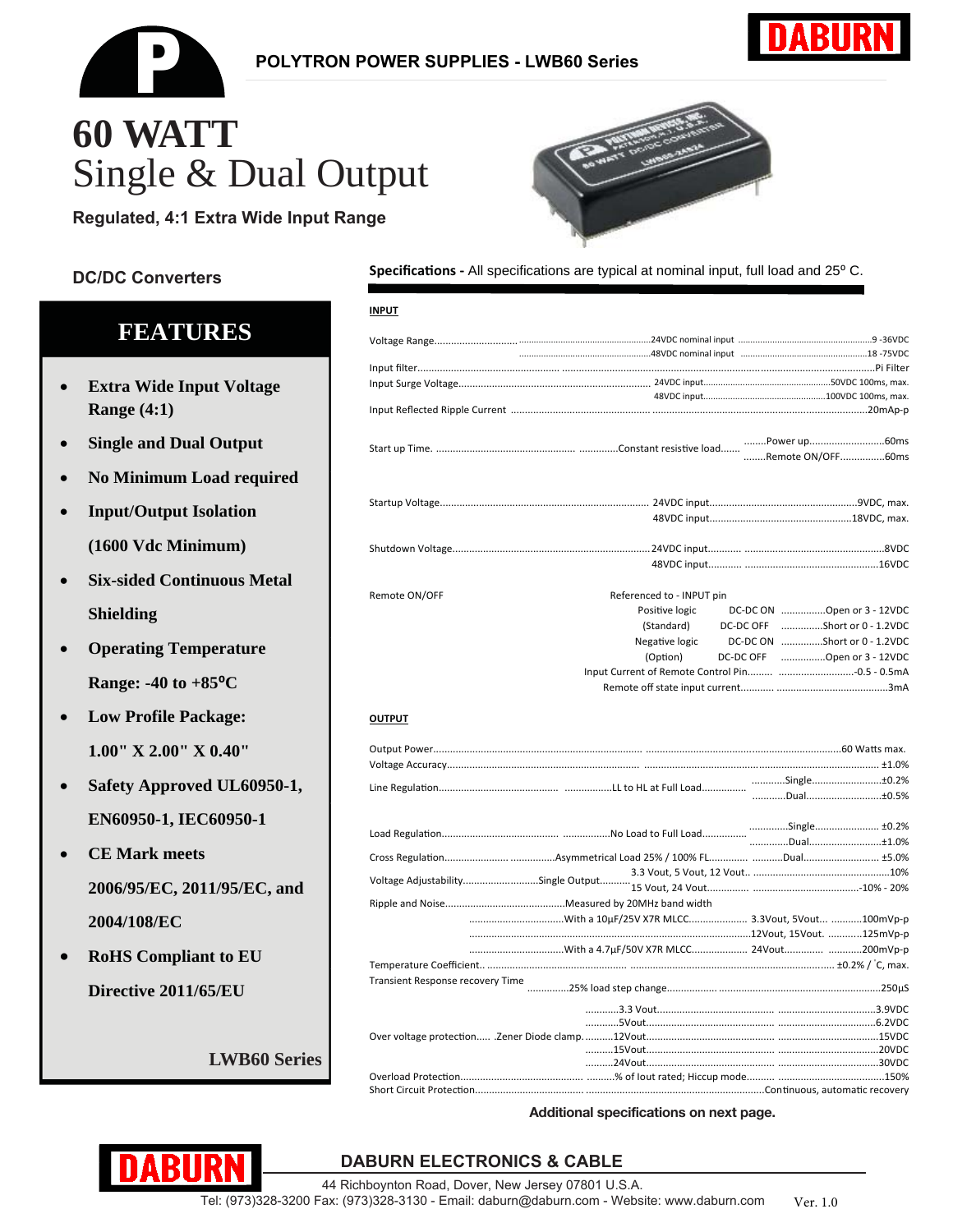#### **GENERAL**

| Isolation Voltage manufacture to Output manufacture and 1600VDC, min. 1 minute |                                             |
|--------------------------------------------------------------------------------|---------------------------------------------|
|                                                                                | $1 \text{G} \Omega$                         |
|                                                                                |                                             |
|                                                                                |                                             |
|                                                                                |                                             |
|                                                                                |                                             |
|                                                                                |                                             |
|                                                                                |                                             |
| Dimensions                                                                     | 2.00 x 1.00 x 0.40 inches                   |
|                                                                                | $(50.8 \times 25.4 \times 10.2 \text{ mm})$ |
|                                                                                |                                             |
| MTBFMIL-HDBK-217F Tc70°C, Full load8.582 x 10 <sup>5</sup> hrs                 |                                             |

#### **ENVIRONMENTAL**

#### **EMC CHARACTERISTICS**

|                                                           |  | Contact ±6KV Perf. Criteria A |
|-----------------------------------------------------------|--|-------------------------------|
|                                                           |  |                               |
|                                                           |  |                               |
|                                                           |  |                               |
| Conducted Immunity EN61000-4-6 10Vr.m.s. Perf. Criteria A |  |                               |

| <b>SELECTION GUIDE</b>         |                                           |                            |                               |                                |                                     |                       |               |                        |
|--------------------------------|-------------------------------------------|----------------------------|-------------------------------|--------------------------------|-------------------------------------|-----------------------|---------------|------------------------|
|                                | Input Voltage Nominal<br>(Range)<br>(Vdc) | Output<br>Voltage<br>(Vdc) | <b>Output Current</b><br>(mA) | Output<br>Ripple<br>8<br>Noise | Input<br>Current<br>No load<br>(mA) | Efficiency<br>$(\% )$ | Model Number* | Capacitor Load<br>max. |
|                                | $24(9-36)$                                | 3.3                        | 12000                         | 75m Vp-p                       | 10                                  | 90                    | LWB60-24S33   | 32000µF                |
|                                | $24(9-36)$                                | 5                          | 12000                         | 75m Vp-p                       | 10                                  | 92                    | LWB60-24S5    | 30000µF                |
| ⊌                              | $24(9-36)$                                | 12                         | 5000                          | 100m Vp-p                      | 10                                  | 92                    | LWB60-24S12   | 5850µF                 |
|                                | $24(9-36)$                                | 15                         | 4000                          | 100m Vp-p                      | 10                                  | 92                    | LWB60-24S15   | 3900µF                 |
| <b>SINGLE<br/>OUTPUT VOLTA</b> | $24(9-36)$                                | 24                         | 2500                          | 150m Vp-p                      | 10                                  | 92                    | LWB60-24S24   | 2000µF                 |
|                                | 48(18-75)                                 | 3.3                        | 12000                         | 75m Vp-p                       | 10                                  | 90                    | LWB60-48S33   | 3200µF                 |
|                                | 48(18-75)                                 | 5                          | 12000                         | 75m Vp-p                       | 10                                  | 92                    | LWB60-48S5    | 3000µF                 |
|                                | 48(18-75)                                 | 12                         | 5000                          | 100m Vp-p                      | 10                                  | 92                    | LWB60-48S12   | 5850µF                 |
|                                | 48(18-75)                                 | 15                         | 4000                          | 100m Vp-p                      | 10                                  | 92                    | LWB60-48S15   | 3900µF                 |
|                                | 48(18-75)                                 | 24                         | 2500                          | 150m Vp-p                      | 10                                  | 91                    | LWB60-48S24   | 2000µF                 |
|                                |                                           |                            |                               |                                |                                     |                       |               |                        |
| DUAL<br>OUTPUT<br>VOLTAGE      | $24(9-36)$                                | ±12                        | ±2500                         | 100m Vp-p                      | 10                                  | 91                    | LWB60-24-12   | $+/-3900 \mu F$        |
|                                | $24(9-36)$                                | ±15                        | ±2000                         | 100m Vp-p                      | 10                                  | 91                    | LWB60-24-15   | $+/-2400 \mu F$        |
|                                | $24(9-36)$                                | ±24                        | ±1250                         | 150m Vp-p                      | 10                                  | 91                    | LWB60-24-24   | $+/-1000\mu F$         |
|                                | 48(18-75)                                 | ±12                        | ±2500                         | 100m Vp-p                      | 10                                  | 91                    | LWB60-48-12   | $+/-3900\mu F$         |
|                                | 48(18-75)                                 | ±15                        | ±2000                         | 100m Vp-p                      | 10                                  | 91                    | LWB60-48-15   | $+/-2400 \mu F$        |
|                                | 48(18-75)                                 | ±24                        | ±1250                         | 150m Vp-p                      | 10                                  | 91                    | LWB60-48-24   | $+/-1000\mu F$         |

#### **Notes**

1. The heat-sink is optional and P/N: 7G-0020C-F.

2. The LWB60 series standard module meets EMI Class A or Class B with external components. For more detailed information, please contact Polytron Devices, Inc.

3. An external filter capacitor is required if the module is to meet EN61000-4-4, EN61000-4-5. The LWB60-24 recommended an aluminum electrolytic capacitor (Nippon cheni-con KY series, 220uF/100V) and a TVS (SMDJ120A, 120V, 3000 Watt peak pulse power) to connect in parallel.

**CAUTION:** This power module is not internally fused. An input line fuse must always be used.

**Mechanical specifications on next page.** 



**DABURN ELECTRONICS & CABLE**